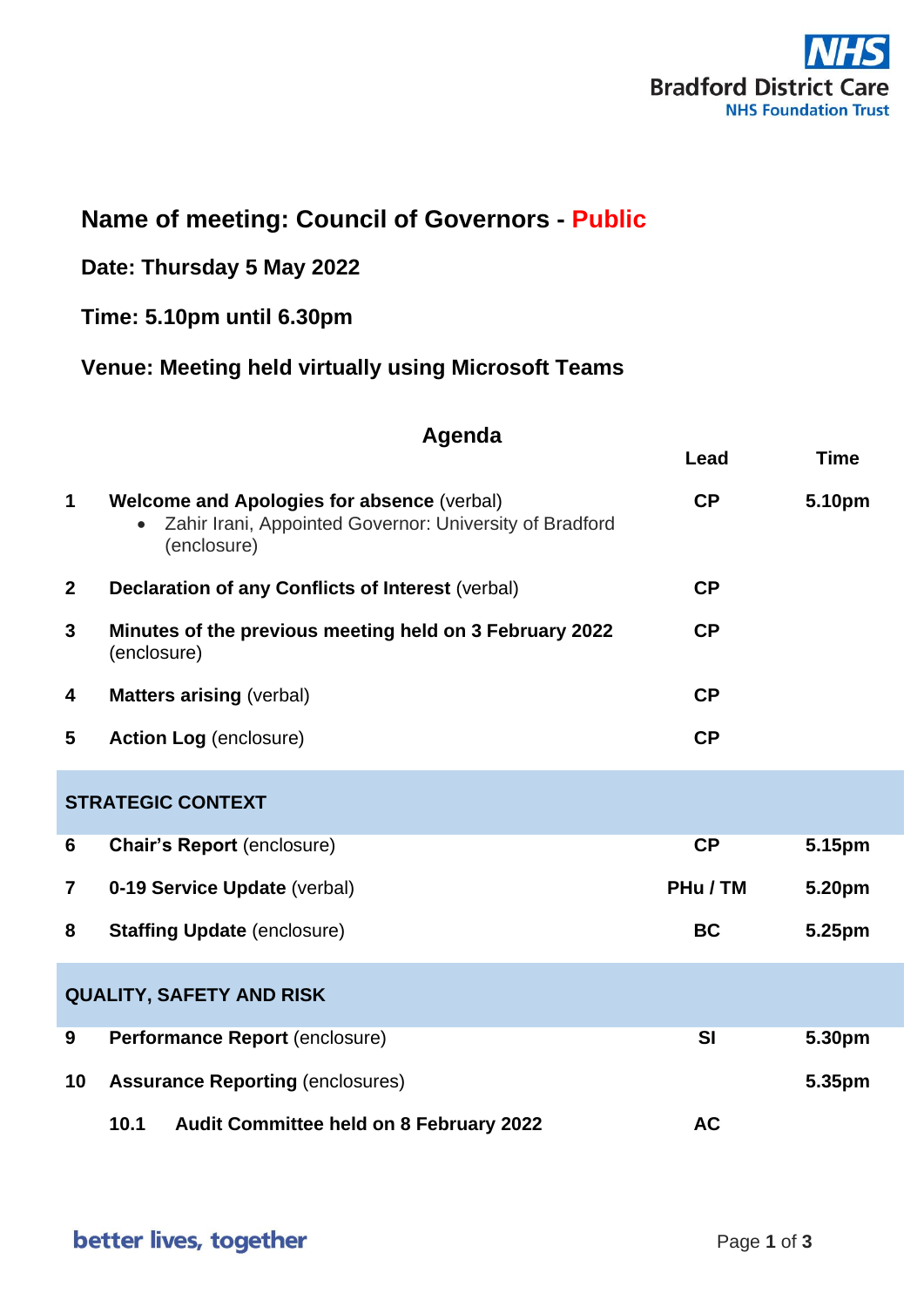

|    | 10.2  | Audit Committee held on 7 April 2022                                       | <b>AC</b>        |        |
|----|-------|----------------------------------------------------------------------------|------------------|--------|
|    | 10.3  | <b>Charitable Funds Committee held on 28 April 2022</b>                    | <b>MR</b>        |        |
|    | 10.4  | Finance, Business & Investment Committee held on<br><b>27 January 2022</b> | <b>MA</b>        |        |
|    | 10.5  | Finance, Business & Investment Committee held on<br>24 March 2022          | <b>MA</b>        |        |
|    | 10.6  | <b>Mental Health Legislation Committee held on 27</b><br>January 2022      | <b>SL</b>        |        |
|    | 10.7  | <b>Mental Health Legislation Committee held on 24</b><br><b>March 2022</b> | <b>SL</b>        |        |
|    | 10.8  | <b>Quality and Safety Committee held on 17 February</b><br>2022            | AM               |        |
|    | 10.9  | <b>Quality and Safety Committee held on 17 March</b><br>2022               | <b>AM</b>        |        |
|    | 10.10 | <b>Workforce and Equality Committee held on 17</b><br>February 2022        | <b>MR</b>        |        |
| 11 |       | <b>Feedback and Questions from Governors (verbal)</b>                      | <b>Governors</b> | 5.40pm |
|    |       | <b>Break</b>                                                               |                  |        |
|    |       | (5.45pm until 5.50pm)                                                      |                  |        |

| <b>WORKFORCE</b>               |                                         |            |        |  |
|--------------------------------|-----------------------------------------|------------|--------|--|
| 12 <sup>°</sup>                | <b>Staff Survey Outcome (enclosure)</b> | <b>BC</b>  | 5.50pm |  |
| <b>GOVERNANCE AND WELL LED</b> |                                         |            |        |  |
| 13                             | Operational Plan 2022/23 (enclosure)    | <b>SI</b>  | 5.55pm |  |
| 14                             | <b>Terms of Reference (enclosures)</b>  | <b>PHo</b> | 6.00pm |  |
|                                | <b>Council of Governors</b><br>14.1     |            |        |  |

**14.2 Council of Governors Nomination Committee**